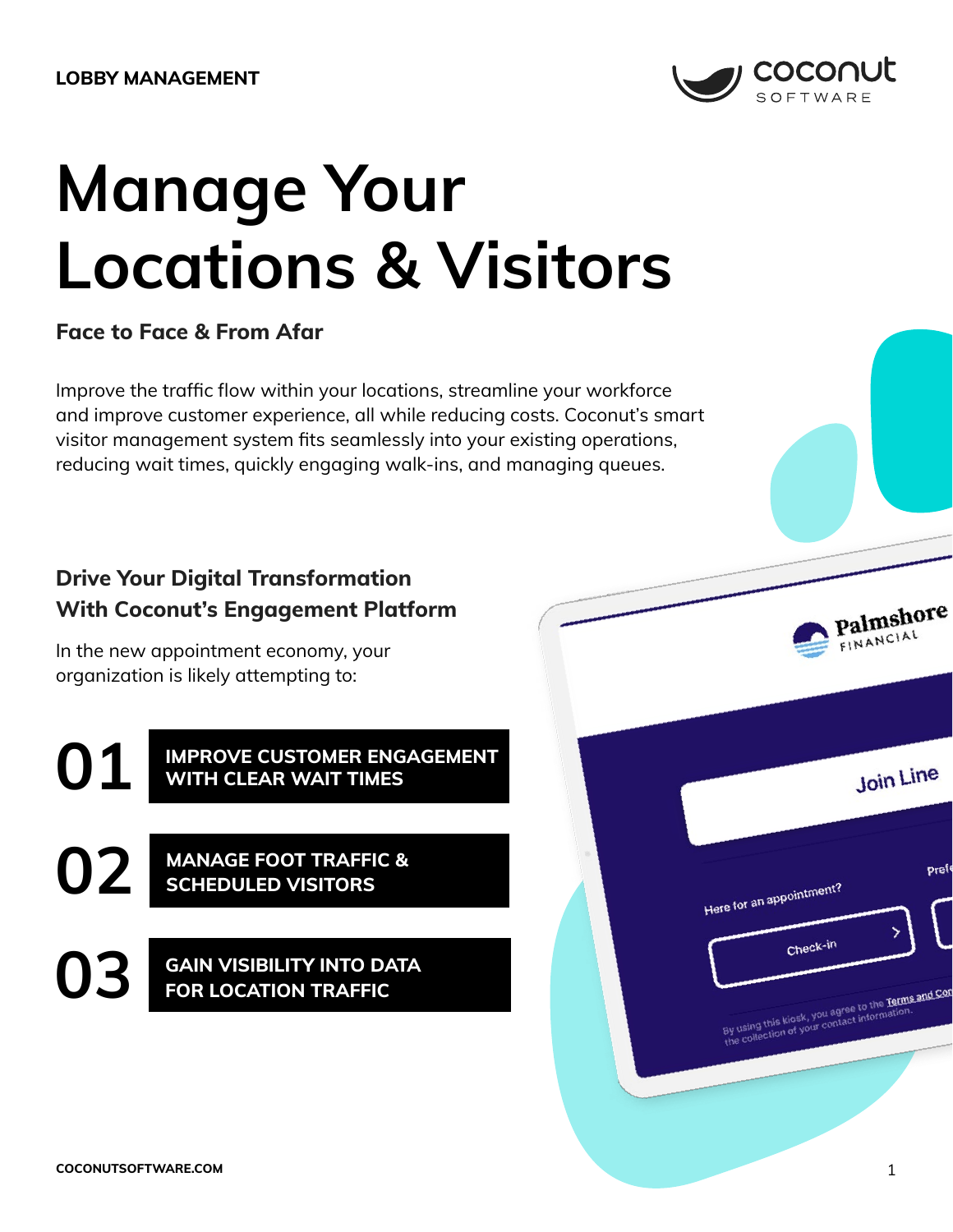# **001 IMPROVE CUSTOMER ENGAGEMENT WITH CLEAR WAIT TIMES**

COCONUTSOFTWARE.COM **[COCONUTSOFTWARE.COM](https://www.coconutsoftware.com/)**

Your customers and staff are busy faced with a long wait time or queue, engagement plummets and you miss out on key customer experience touchpoints. Our unique algorithm calculates highly reliable wait times based on pre-booked appointments, staff calendars, branch traffic, and other important factors. This means your customers know exactly how long it'll take to see a staff member and can decide the most convenient engagement method - waiting in line, filling out a callback request, scheduling an appointment, seeing their place in line on Lobby TV, or self-service at a kiosk or ATM.





*"We wanted the member experience to be effortless and intuitive. We wanted it to be pleasant. Whether that's an in-branch experience that started online, an online experience that moves to the phone, or an experience that stays online the whole time, we want that to be seamless."*

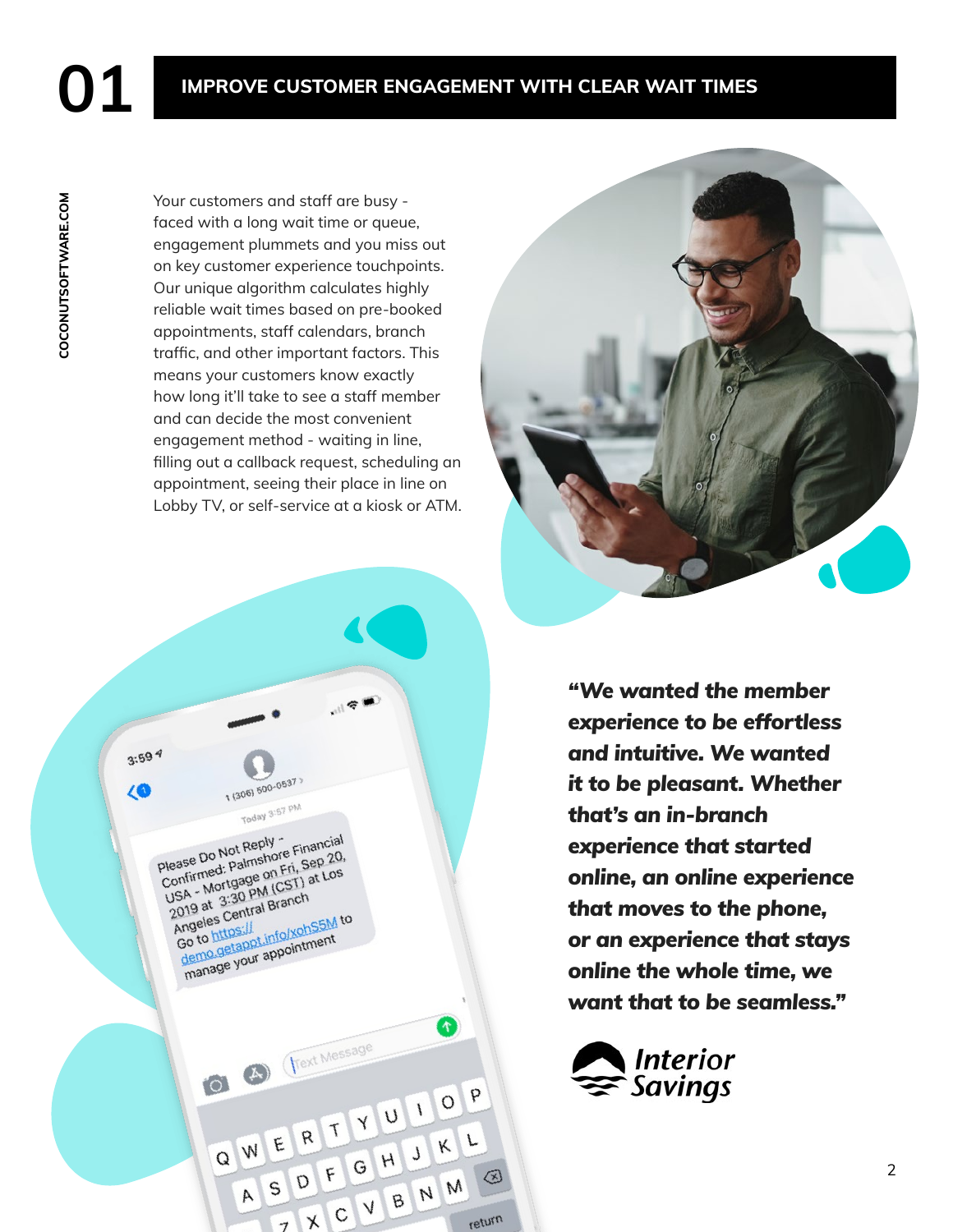# **20%** of customers who abandoned a busy lobby

**rebook when they're sent missed** 

**notifications.**

Eliminate friction in the lobby by allowing customers to view real-time availability and join the appropriate queue instantly - whether it's from their mobile device at home, while waiting in their car for their appointment, or physically in your location.

Customers can indicate that they have arrived for their appointment on the system, triggering an instant notification to be sent to staff, improving communication and decreasing member wait time in the lobby. And when it's time for their appointment, a SMS text can remind them to return to the branch.

Our Lobby Management system reduces worries about foot traffic - with clear line of sight to walk-ins, appointments and wait times, you can manage staff coverage and ensure social distancing requirements are being met. Don't want customers to approach the greeter until their meeting time? Simply provide updates via email and SMS to check-in virtually and approach the branch only when advised to do so. And we can automatically send out follow up emails after their appointment concludes.

# **03 GAIN VISIBILITY INTO DATA FOR LOCATION TRAFFIC**

You can't manage what you can't measure. With Coconut, you get a complete, realtime view of location data to smooth foot traffic spikes based on staff availability, engagements, wait times, and more.

Track and measure location and staff performance, as well as operations metrics including average handle times, wait times, and foot traffic per service across all your locations. Is a branch routinely experiencing high wait times? Now you'll be able to make more informed decisions on operational improvements and then evaluate performance.